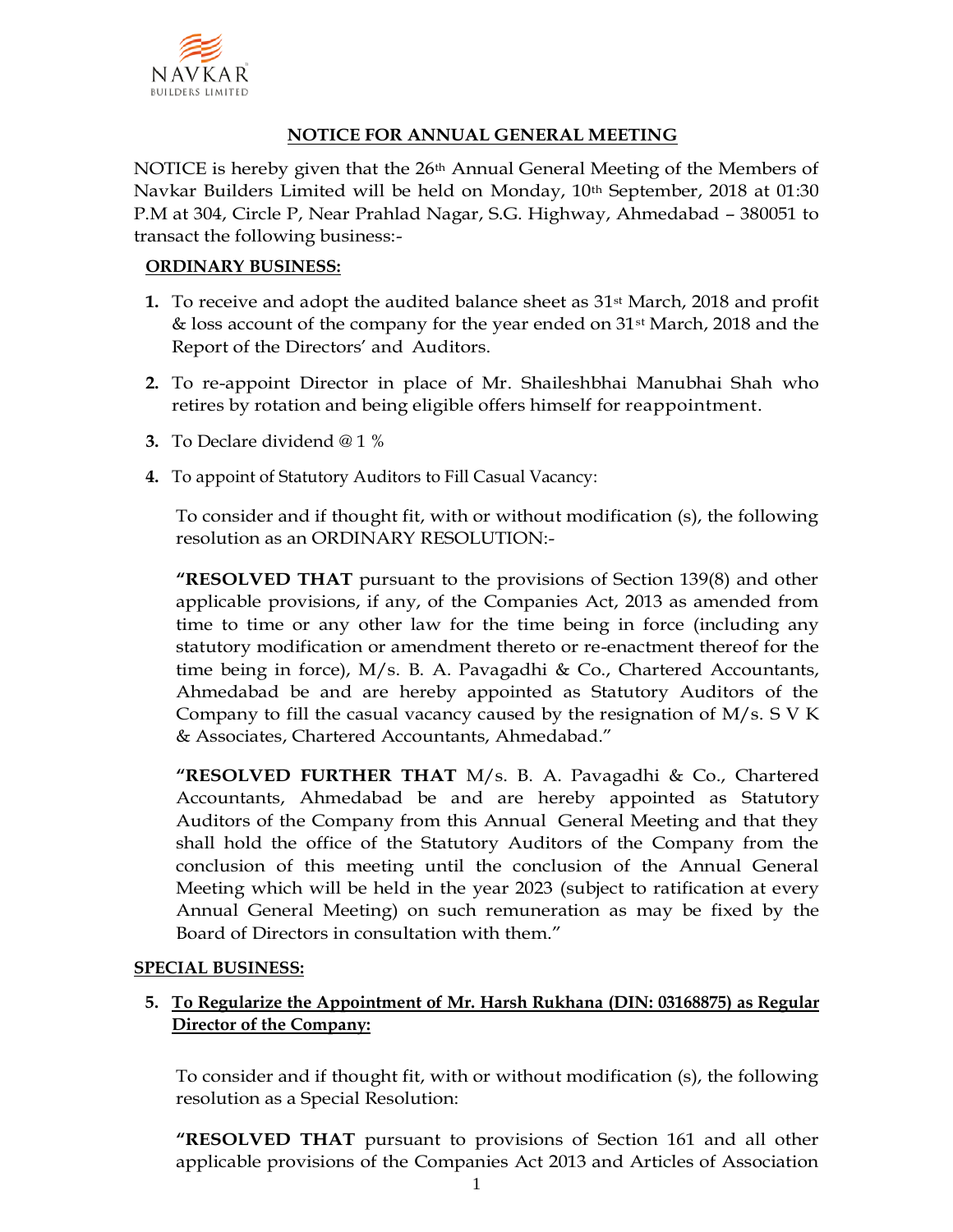

of the Company, Mr. Harsh Rukhana (DIN: 03168875), who was appointed as an Additional Director by the Board of Directors w.e.f. 18/04/2018, who is eligible to be appointed as Director of the Company u/s 152 of the Companies Act, 2013 be and is hereby appointed as Director of the company whose term of office liable to determination for retire by rotation."

**"RESOLVED FURTHER THAT** any of the Director of the company be and is hereby authorised to file Form DIR-12 and make necessary entries in the Statutory register and do all other acts, deeds and things as may be necessary or desirable to give effect to this resolution."

### **6. To Regularize the Appointment of Mrs. Pinki Sagar (DIN: 08113318) as Regular Director of the Company**:

To consider and if thought fit, with or without modification (s), the following resolution as a Special Resolution:

**"RESOLVED THAT** pursuant to provisions of Section 161 and all other applicable provisions of the Companies Act 2013 and Articles of Association of the Company, Mrs. Pinki Sagar (DIN: 08113318), who was appointed as an Additional Director by the Board of Directors w.e.f. 18/04/2018, who is eligible to be appointed as Director of the Company u/s 152 of the Companies Act, 2013 be and is hereby appointed as Director of the company whose term of office liable to determination for retire by rotation."

**"RESOLVED FURTHER THAT** any of the Director of the company be and is hereby authorised to file Form DIR-12 and make necessary entries in the Statutory register and do all other acts, deeds and things as may be necessary or desirable to give effect to this resolution."

> **By Order of the Board of Directors For Navkar Builders Limited**

**Place : Ahmedabad Date : 14/08/2018**

> **Sd/- Dakshesh Shah Managing Director DIN: 00561666**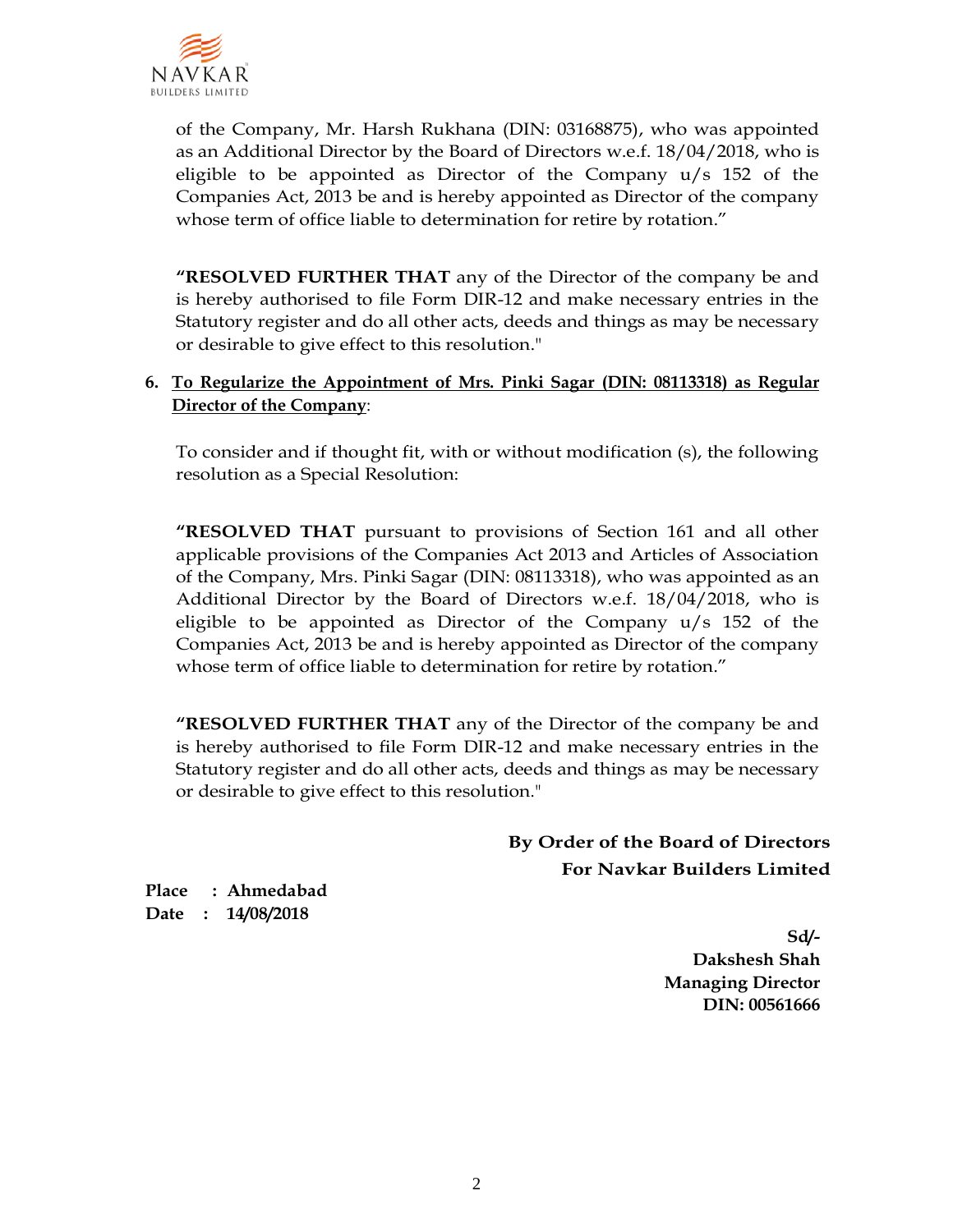

## **NOTES:**

## **1. A MEMBER ENTITLED TO ATTEND AND VOTE IS ENTITLED TO APPOINT A PROXY TO ATTEND AND VOTE ON HIS / HER BEHALF AND THE PROXY NEED NOT BE A MEMBER OF THE COMPANY.**

Pursuant to the provisions of Section 105 of the Companies Act, 2013, a person can act as a proxy on behalf of not more than fifty members and holding in aggregate not more than ten percent of the total Share Capital of the Company. Members holding more than ten percent of the total Share Capital of the Company may appoint a single person as proxy, who shall not act as a proxy for any other Member. The instrument of Proxy, in order to be effective, should be deposited at the Registered Office of the Company, duly completed and signed, not later than 48 hours before the commencement of the meeting. A Proxy Form is annexed to this Report. Proxies submitted on behalf of limited companies, societies, etc., must be supported by an appropriate resolution / authority, as applicable.

- **2.** The Register of Members and Share Transfer Books of the Company will remain closed from 04<sup>th</sup> September, 2018 to 10<sup>th</sup> September, 2018 (both days inclusive). The book closure dates have been fixed in consultation with the Stock Exchanges.
- **3.** Pursuant to Section 101 and Section 136 of the Companies Act, 2013 read with relevant Rules made there under, Companies can serve Annual Reports and other communications through electronic mode to those Members who have registered their e-mail address either with the Company or with the Depository. Members holding shares in demat form are requested to register their e-mail address with their Depository Participant(s) only. Members of the Company, who have registered their e-mail address, are entitled to receive such communication in physical form upon request.
- **4.** The Notice of AGM, Annual Report and Attendance Slip are being sent in electronic mode to Members whose e-mail IDs are registered with the Company or the Depository Participant(s) unless the Members have registered their request for a hard copy of the same. Physical copy of the Notice of AGM, Annual Report and Attendance Slip are being sent to those Members who have not registered their e- mail IDs with the Company or Depository Participant(s). Members who have received the Notice of AGM, Annual Report and Attendance Slip in electronic mode are requested to print the Attendance Slip and submit a duly filled in Attendance Slip at the registration counter to attend the AGM.
- **5.** Voting through Electronic means:

Pursuant to Section 108 of the Companies Act, 2013, read with the Rule 20 and Rule 21 of Companies (Management and Administration) Rules, 2014 in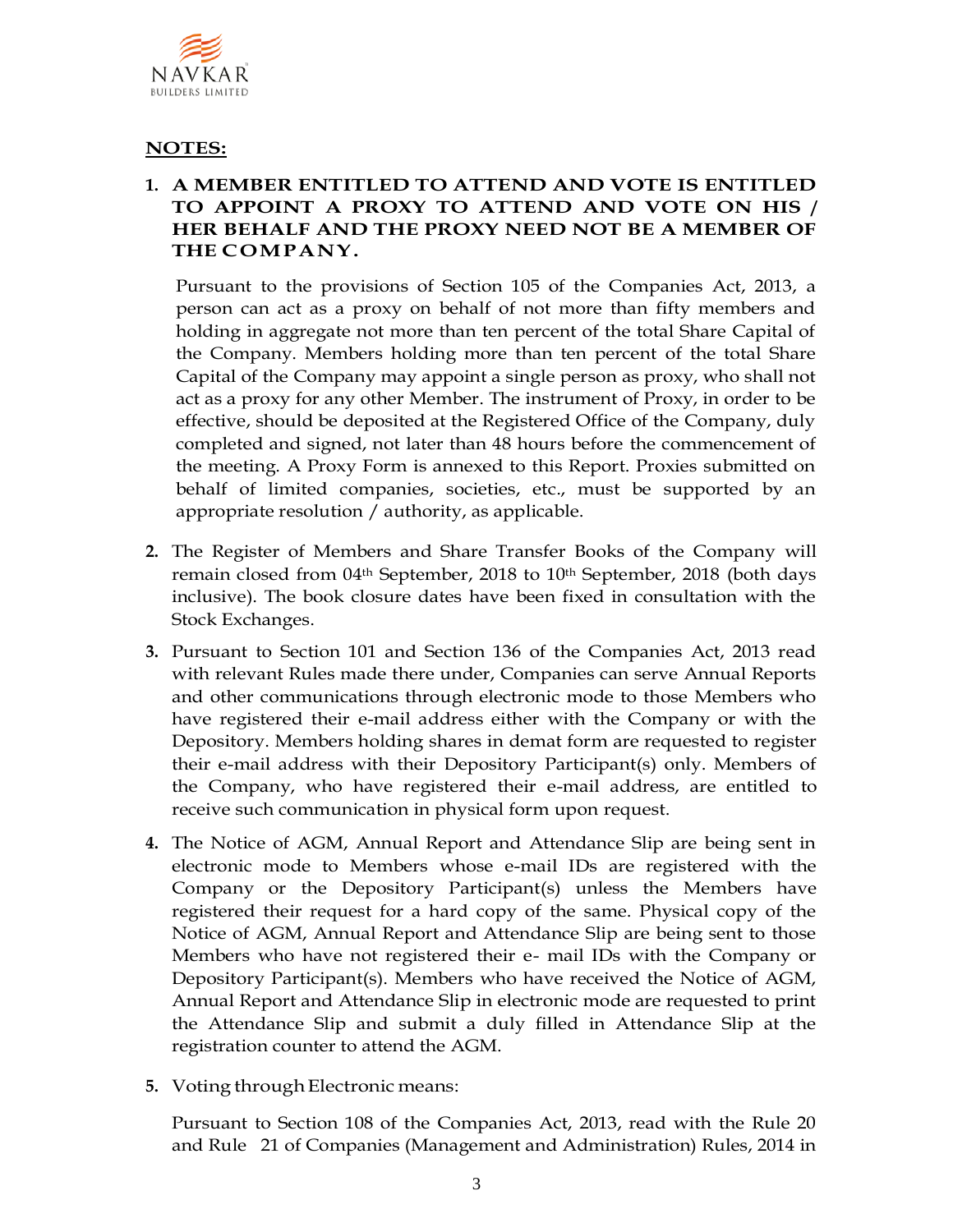

pursuance with the directions issued by SEBI vide Circular No. CIR/CFD/DIL/6/2012 dated 13th July, 2014, the Company is pleased to provide the facility to Members to exercise their right at the Annual General Meeting (AGM) by electronic means and the business may be transacted through e-voting services provided by Central Depository Services Limited (CDSL)

## **A. The instructions for members for voting electronically are as under:-**

- (i) The remote e-voting period begins on 06th September, 2018 (11.00 a.m.) and ends on 09th September, 2018 (5.00 p.m.). During this period shareholders' of the Company, holding shares either in physical form or in dematerialized form, as on the cut-off date of 03rd September, 2018 may cast their vote electronically. The e- voting module shall be disabled by CDSL for voting thereafter.
- (ii) Log on to the e-voting website [www.evotingindia.com](http://www.evotingindia.com/)
- (iii) Click on "Shareholders" tab.
- (iv) Now enter your UserID
	- a. For CDSL: 16 digits beneficiary ID,
	- b. For NSDL: 8 character DP ID followed by 8 digits client ID,
	- c. Members holding shares in physical form should enter folio number registered with the Company.
- (v) Next enter the Image Verification as displayed and Click on Login.
- (vi) If you are holding shares in demat form and had logged on to [www.evotingindia.com a](http://www.evotingindia.com/)nd voted on an earlier voting of any company, then your existing password is to be used.
- (vii) If Demat account holder has forgotten his/ her existing password then enter the User ID and the image verification code and click on 'Forgot Password' and enter the details as prompted by the system
- (iii) If you are a first time user follow the steps given below:

|            | For Members holding shares in Demat Form and Physical Form          |  |  |  |  |  |
|------------|---------------------------------------------------------------------|--|--|--|--|--|
| <b>PAN</b> | Enter your 10 digit alpha-numeric PAN issued by Income Tax          |  |  |  |  |  |
|            | Department (Applicable for both demat shareholders as well as       |  |  |  |  |  |
|            | physical shareholders)                                              |  |  |  |  |  |
|            | Members who have not updated their PAN with<br>the                  |  |  |  |  |  |
|            | Company their Depository Participant are requested to use the       |  |  |  |  |  |
|            | first two letters of their name and the last 8 digits of the demat  |  |  |  |  |  |
|            | account/folio number in the PAN field                               |  |  |  |  |  |
|            | In case the folio number is less than 8 digits enter the applicable |  |  |  |  |  |
|            | number of 0's before the number after the first two characters of   |  |  |  |  |  |
|            | the name in CAPITAL letters. Eg. If your name is Ramesh Kumar       |  |  |  |  |  |
|            | with folio number 100 then enter RA00000100 in the PAN field.       |  |  |  |  |  |
| DOB        | Enter the Date of Birth as recorded in your demat account or in the |  |  |  |  |  |
|            | Company records for the said demat account or folio in              |  |  |  |  |  |
|            | dd/mm/vyyy format.                                                  |  |  |  |  |  |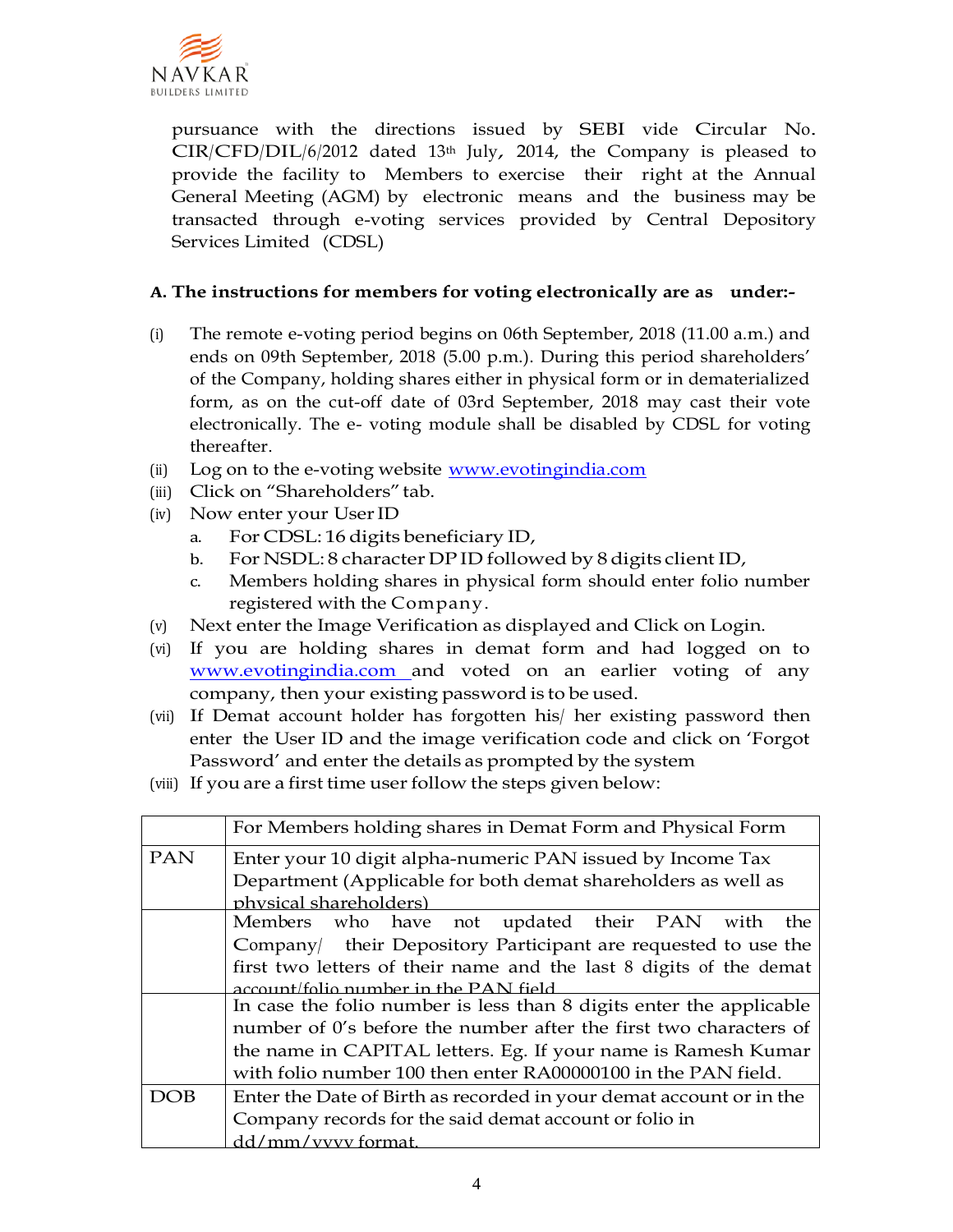

|                  | Dividen   Enter the Dividend Bank Details as recorded in your demat              |
|------------------|----------------------------------------------------------------------------------|
|                  | d Bank   account or in the Company records for the said demat account or $\vert$ |
| Details   folio. |                                                                                  |
|                  | Please enter the DOB or Dividend Bank Details in order to login.                 |
|                  | If the details are not recorded with the depository or Company                   |
|                  | please enter member id / folio number in the Dividend Bank                       |

- (ix) After entering these details appropriately, click on "SUBMIT" tab.
- (x) Members holding shares in physical form will then reach directly the Company selection screen. However, members holding shares in demat form will now reach 'Password Creation' menu wherein they are required to mandatorily enter their login password in the new password field. Kindly note that this password is to be also used by the demat holders for voting for resolutions of any other company on which they are eligible to vote, provided that company opts for e-voting through CDSL platform. It is strongly recommended not to share your password with any other person and take utmost care to keep your password confidential.
- (xi) For Members holding shares in physical form, the details can be used only for e- voting on the resolutions contained in this Notice.
- (xii) Click on the EVSN for 'Navkar Builders Limited'.
- (xiii) On the voting page, you will see "RESOLUTION DESCRIPTION" and against the same the option "YES/NO" for voting. Select the option YES or NO as desired. The option YES implies that you assent to the resolution and option NO implies that you dissent to the resolution.
- (xiv) Click on the "RESOLUTIONS FILE LINK" if you wish to view the entire resolution details.
- (xv) After selecting the resolution you have decided to vote on, click on "SUBMIT". A confirmation box will be displayed. If you wish to confirm your vote, click on "OK", else to change your vote, click on "CANCEL" and accordingly modify your vote.
- (xvi) Once you "CONFIRM" your vote on the resolution, you will not be allowed to modify your vote.
- (xvii) You can also take out print of the voting done by you by clicking on "Click here to print" option on the Voting page.
- (xviii) Note for Non-Individual Shareholders & Custodians:
	- Non-Individual shareholders (i.e. other than Individuals, HUF, NRI etc.) and Custodians are required to log on to **www.evotingindia.com** and register themselves as Corporate and Custodians respectively.
	- A scanned copy of the Registration Form bearing the stamp and sign of the entity should be emailed to [helpdesk.evoting@cdslindia.com](mailto:helpdesk.evoting@cdslindia.com)
	- After receiving the login details they should create compliance user using the admin login and password. The Compliance user would be able to link the depository account(s) / folio numbers on which they wish tovote.
	- The list of accounts should be mailed to helpdesk.evoting@cdslindia.com and on approval of the accounts they would be able to cast their vote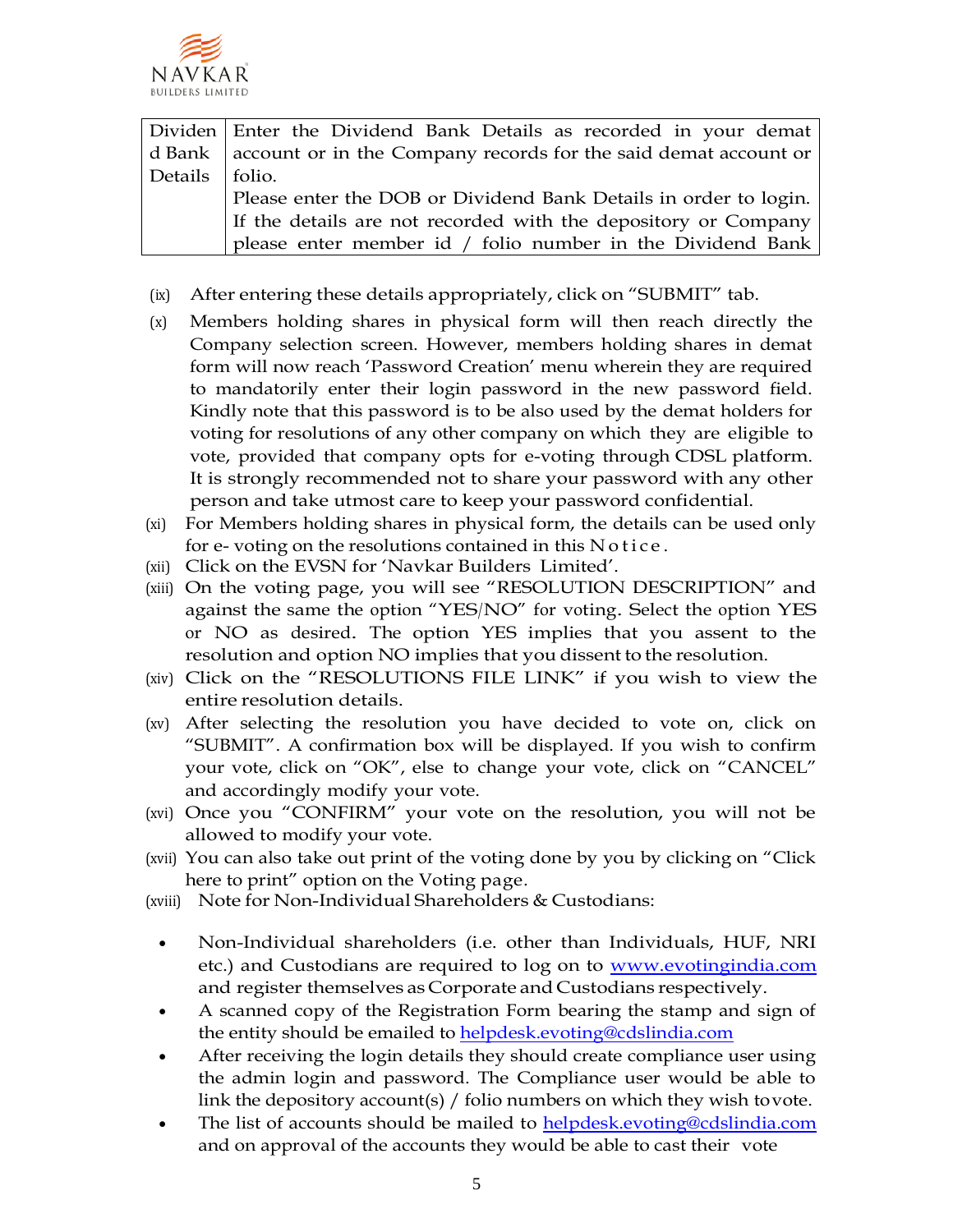

- A scanned copy of the Board Resolution and Power of Attorney (POA) which they have issued in favour of the Custodian, if any, should be uploaded in PDF format in the system for the scrutinizer to verify the same
- (xix) In case you have any queries or issues regarding e-voting, you may refer the Frequently Asked Questions ("FAQs") and e-voting manual available at [www.evotingindia.com u](http://www.evotingindia.com/)nder help section or write an email to helpdesk. [evoting@cdslindia.com.](mailto:evoting@cdslindia.com)
- B. The voting rights of the members shall be in proportion to their shares of the paid up equity share capital of the Company as on the cut-off date of 03rd September, 2018.
- C. A copy of this notice has been/ shall be placed on the website of the Company and the website of CDSL.
- D. Ms. Rupal Patel, Practicing Company Secretary (Membership No. FCS 6275) has been appointed as the Scrutinizer to scrutinize the voting and remote e-voting process in a fair and transparent manner.
- E. The Scrutinizer shall, immediately after the conclusion of voting at the general meeting, first count the votes cast at the meeting, thereafter unblock the votes cast through remote e-voting in the presence of at least two witnesses not in the employment of the company and make not later than three days of conclusion of the meeting, a consolidated Scrutinizer's Report of the total votes cast in favour or against, if any, to the Chairman of the Company or a person authorized by him in writing who shall countersign the same.
- F. In terms of Regulation 44 of SEBI (Listing Obligations and Disclosure Requirements) Regulations, 2015, in order to enable its members, who do not have access to e-voting facility, to send their assent or dissent in writing in respect of the resolutions as set out in this Notice, a Ballot Form is sent along with this Notice. A member desiring to exercise vote by Ballot shall complete the said Ballot Form with assent (for) or dissent (against) and send it to Mrs. Rupal Patel, Scrutinizer, having office address at 303, Prasad Apt., Opp. Jain Derasar, S.M. Road, Nehrunagar Cross Road, Ahmedabad-380015, Tel. No: 079-26420603, E-mail: [roopalcs2001@gmail.com s](mailto:roopalcs2001@gmail.com)o as to reach her on or before 09th September, 2018 by 5.00 p.m. Any Ballot Form received after the said date and time shall be treated as if the reply from the Members hasnot been received.
- G. The facility for voting through ballot shall also be made available at the meeting and members attending the meeting who have not already cast their vote by remote e- voting/ ballot shall be able to exercise their voting right at the meeting.
- H. The members who have casted their votes by remote e-voting prior to the meeting may also attend the meeting but shall not be entitled to cast their vote again.
- I. The Results shall be declared on or after the Annual General Meeting of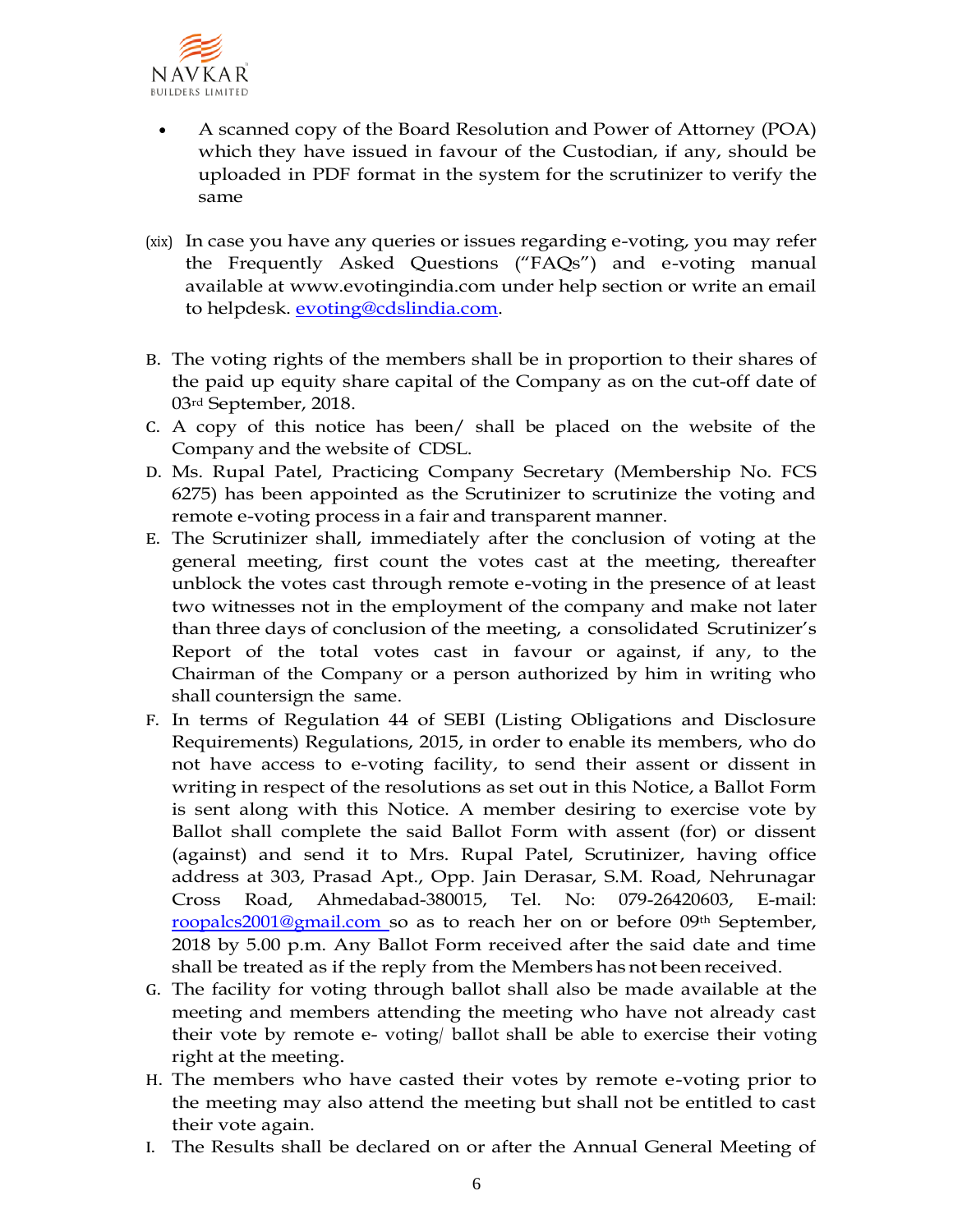

the Company. The Results declared along with the Scrutinizer's Report shall be placed on the Company's website www.navkarbuilders.com within 48 (Forty Eight) hours of conclusion of the annual general meeting and will be communicated to BSE Limited, who are required to place them on their website. The same shall also be placed on the website of CDSL.

- **6.** The Register of Directors' and Key Managerial Personnel and their shareholding maintained under Section 170 of the Companies Act, 2013, the Register of contracts or arrangements in which the Directors are interested under Section 189 of the Companies Act, 2013, will be available for inspection at the AGM.
- **7.** Members holding shares in demat form are hereby informed that bank particulars registered with their respective Depository Participant(s), with whom they maintain their demat accounts; will be used by the Company for payment of dividend. The Company or its Registrar cannot act on any request received directly from the Members holding shares in demat form for any change in bank particulars. Members holding shares in demat form are requested to intimate any change in their address and / or bank mandate to their Depository Participants immediately.
- **8.** Corporate members intending to send their authorized representative to attend the meeting pursuant to the section 113 of the Companies Act, 2013 are requested to send to the company a certified true copy of the relevant board resolution together with their respective specimen signatures authorizing their representative(s) to attend and vote on their behalf at the meeting.
- **9.** Members holding shares in physical form are requested to intimate any change of address and / or bank mandate to M/s. MCS Share Transfer Agent Limited - Registrar and Share Transfer agent of the Company immediately.
- **10.** Members are requested to note that the company does not have any amount which required to be transferred to the Investor Education and Protection Fund (IEPF).
- **11.** The Securities and Exchange Board of India has mandated submission of Permanent Account Number (PAN) by every participant in securities market. Members holding shares in demat form are, therefore, requested to submit PAN details to the Depository Participants with whom they have demat accounts. Members holding shares in physical form can submit their PAN details to M/s. MCS Share Transfer Agent Limited, Ahmedabad, Registrar and Share Transfer agent of the Company.
- **12.** For convenience of the Members and proper conduct of the meeting,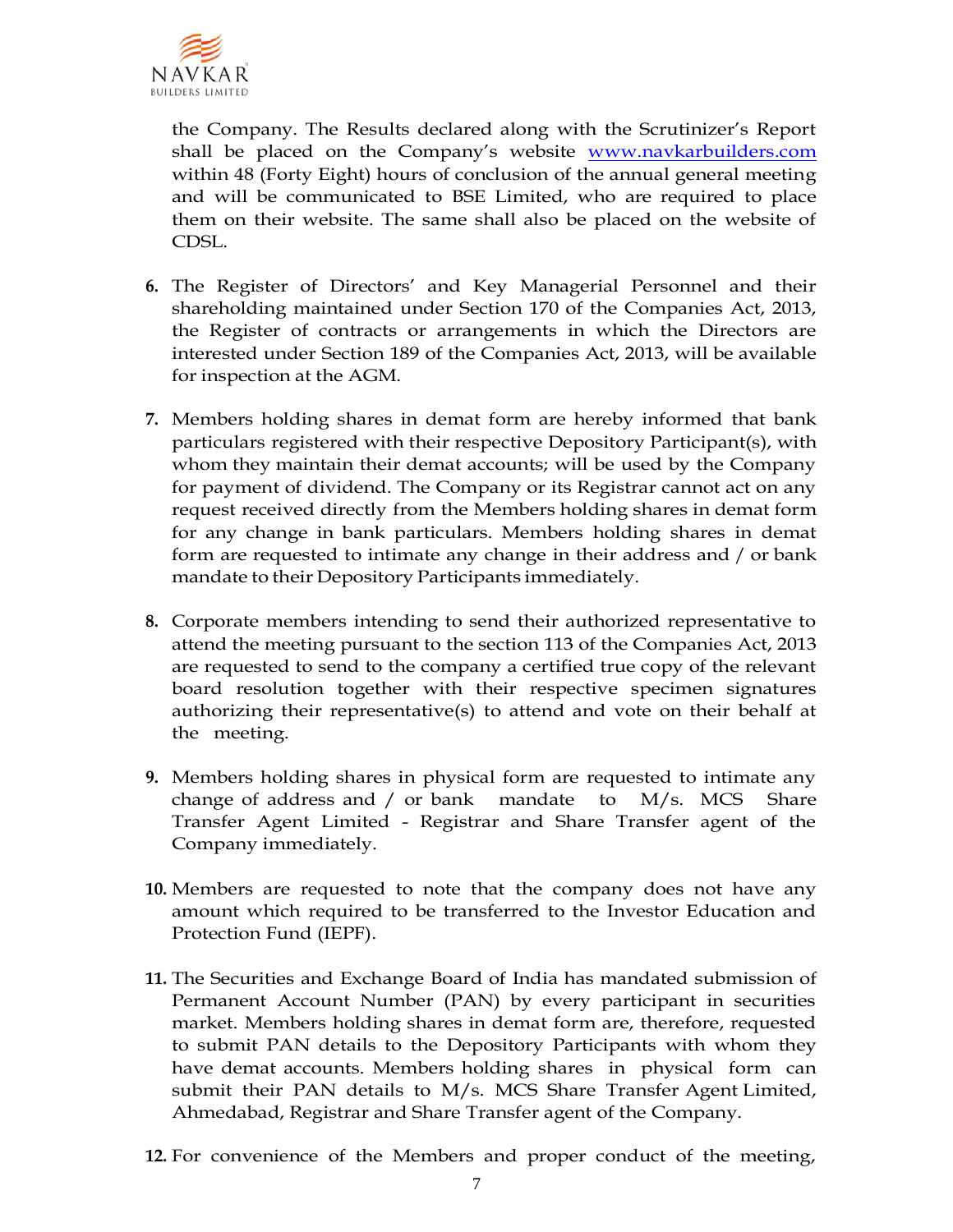

entry to the meeting venue will be regulated by Attendance Slip. Members are requested to sign at the place provided on the Attendance Slip and hand it over at the registration counter.

**13.** Members desiring any information relating to the accounts are requested to write to the Company well in advance so as to enable the management to keep the information ready.

> **By Order of the Board of Directors For Navkar Builders Limited**

**Place : Ahmedabad Date : 14/08/2018**

> **Sd/- Dakshesh Shah Managing Director DIN: 00561666**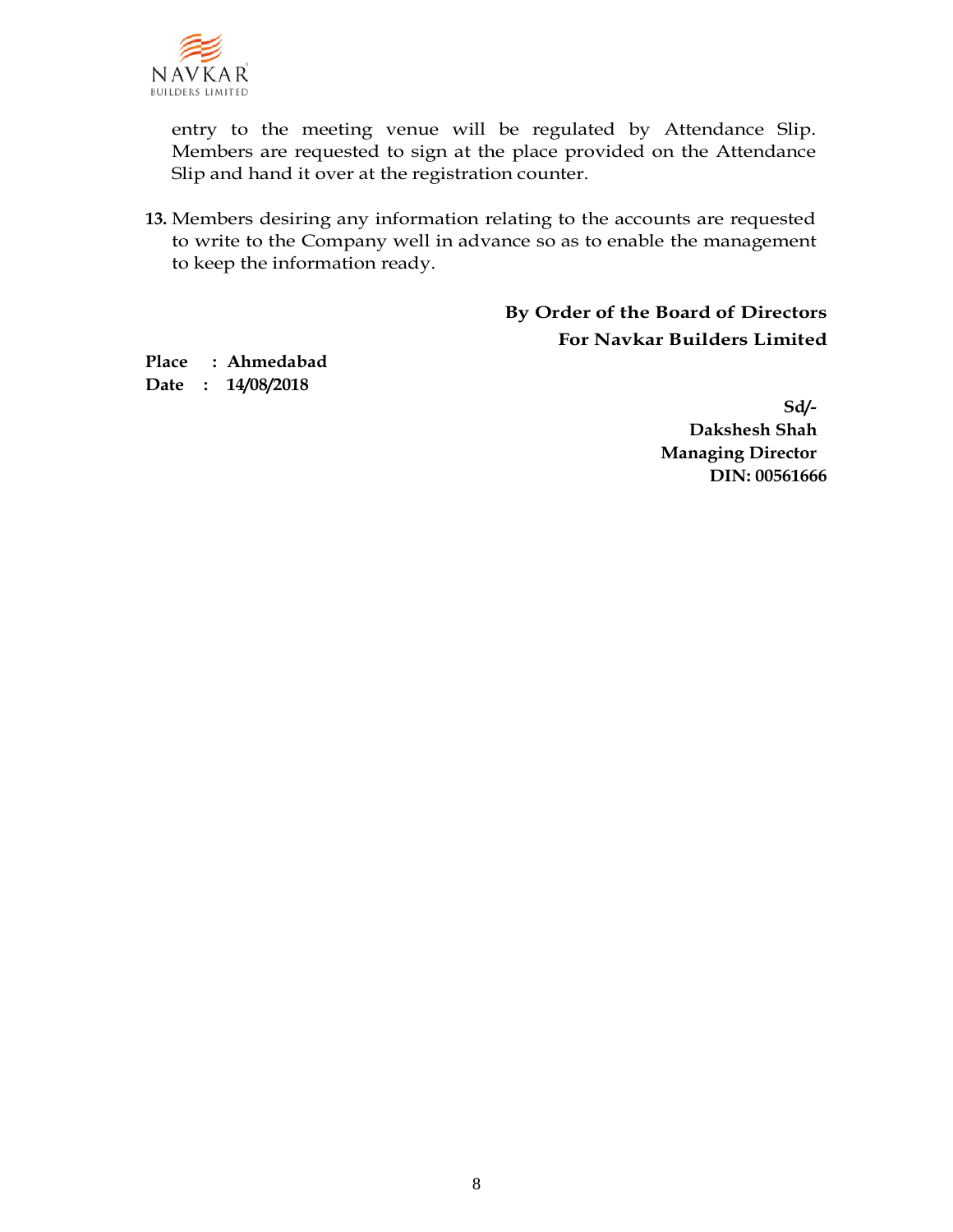

## **ANNEXURE TO THE NOTICE EXPLANATORY STATMENT PURSUANT TO SECTION 102 OF THE COMPANIES ACT, 2013 Item No. 2**

### **Details of Director seeking reappointment at Annual General Meeting:**

| Name                                                | Mr. Shailesh Shah |
|-----------------------------------------------------|-------------------|
| Date of Birth                                       | 27/05/1962        |
| Directorship in other Public<br>limited Companies   | $\parallel$ Nil   |
| Membership of Committees<br>of other Public Limited | Nil               |
| Director of Company since                           | 01/10/2007        |
| No. of Shares Held                                  | Ni1               |

## **ITEM NO. 4**

M/s. S V K & Associates, Chartered Accountants, Ahmedabad have tendered their resignation from the position of Statutory Auditors due to unavoidable circumstances, resulting into a casual vacancy in the office of Statutory Auditors of the company as envisaged by section 139(8) of the Companies Act, 2013 ("Act"). Casual vacancy caused by the resignation of auditors can only be filled up by the Company in general meeting. Board proposes that  $M/s$ . B. A. Pavagadhi & Co., Chartered Accountants, Ahmedabad, be appointed as the Statutory Auditors of the Company to fill the casual vacancy caused by the resignation of M/s. S V K & Associates, Chartered Accountants, Ahmedabad. M/s. B. A. Pavagadhi & Co., Chartered Accountants, Ahmedabad, have conveyed their consent to be appointed as the Statutory Auditors of the Company along with a confirmation that, their appointment, if made by the members, would be within the limits prescribed under the Companies Act, 2013.

Accordingly, Ordinary Resolution is submitted to the meeting for the consideration and approval of members.

None of the Directors, Key Managerial Persons or their relatives, in any way, concerned or interested in the said resolution.

### **ITEM NO. 5**

Mr. Harsh Rukhana (DIN: 03168875) was appointed as an additional director of the company with effect from 18/04/2018, pursuant to provision of Section 161 of the Companies Act, 2013. The Company has appointed himself as an Executive Director of the Company under section 152 of the Companies Act, 2013 and whose term of office liable to determination for retirement by rotation.

| None of the Directors of the Company are interested in the said resolution. |
|-----------------------------------------------------------------------------|
|-----------------------------------------------------------------------------|

| <b>Name</b>                    | Mr. Harsh Rukhana |
|--------------------------------|-------------------|
| Date of birth                  | 30/11/1988        |
| Director of the Company since  | 18/04/2018        |
| Directorship in other public   | Nil               |
| limited companies              |                   |
| Membership of Committees of    | Nil               |
| other public limited companies |                   |